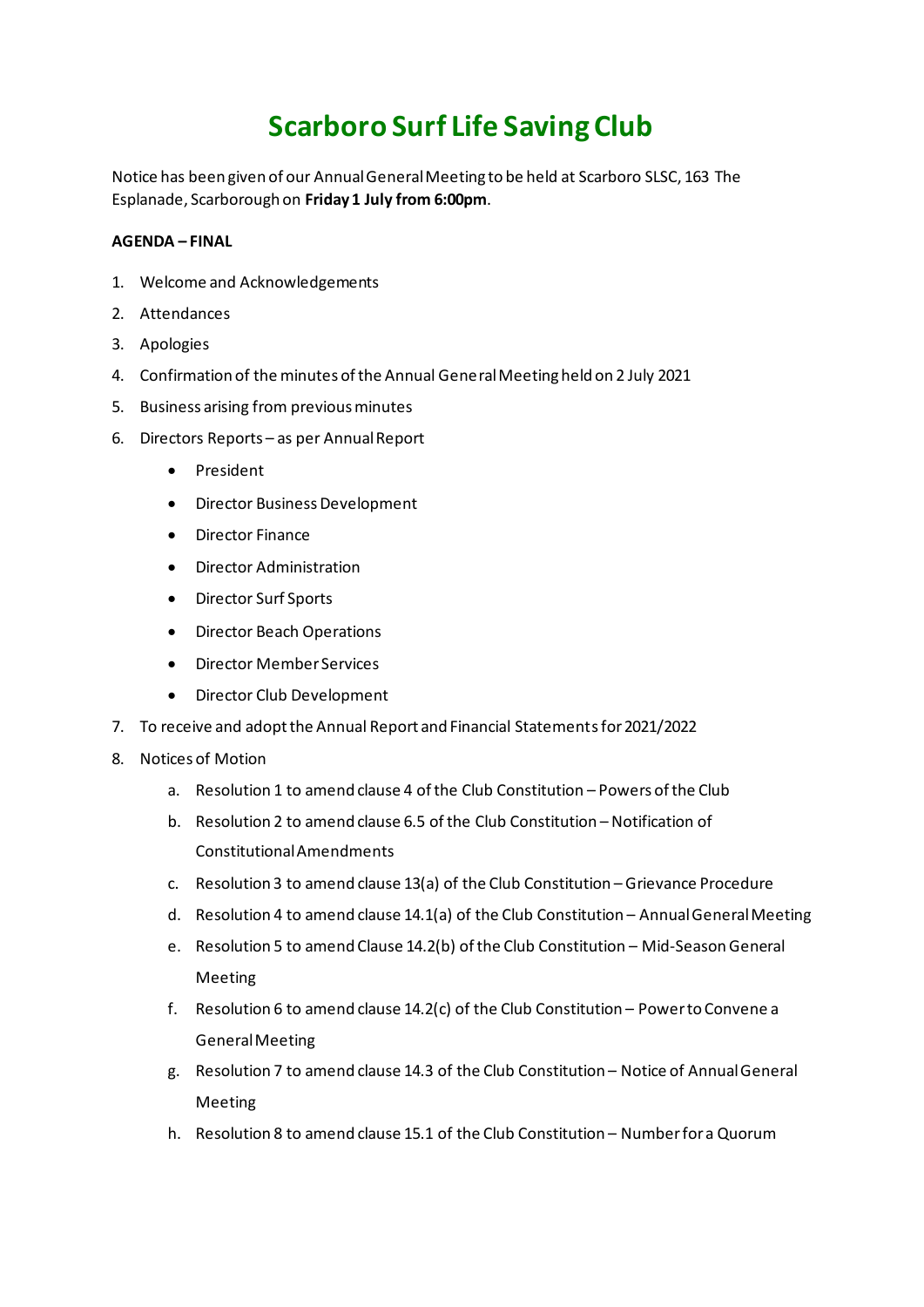- i. Resolution 9 to amend clauses 17.1, 18.1 and 18.5 of the Club Constitution Director Member Development
- j. Resolution 10 to amend clause 22.10(a) of the Club Constitution Minutes
- k. Resolution 11 to amend Clause 24.3 of the Club Constitution Member Development Committee
- l. Resolution 12 to amend clause 30.1 of the Club Constitution Dissolution
- 9. Election of Honorary Members for 2022/2023 season
	- Patron Hon. Stuart Aubrey MLA
	- Vice Patrons His Worship the Mayor, Councillor Mark Irwin & Liza Harvey
	- Solicitor/s SLSWA
	- Medical Adviser/s Warren Jones
- 10. Election of Life Membership and Awards Committee for 2022/2023 season

The Life Membership and Awards Committee shall comprise seven (7) Life Members, three (3) of whom shall each have at least 25 years' service, elected annually at the AGM and two (2) Directors, appointed by the Board at its first meeting following the AGM.

The following nomination has been received for election to the Life Membership and Awards Committee, those marked with an "\*" have at least 25 years service.

Andrew Matraszek\*

**Nominations are to be received by the Director Administration no later than 5.00pm on Thursday 30 June and must be signed by the nominee certifying their willingness to accept election to the Committee. If you still wish to nominate then the relevant form can be found at [www.scarboro.com.au/AGM.](http://www.scarboro.com.au/AGM)**

11. Election of Directors for 2022/2023 and 2023/24 season

The following nominations have been received for election as Directors

- Director Finance Matthew Watson
- Director Business Development Marnie Glasson
- Director Surf Sports Tanya Channell
- Director Member Services Reece Vogels

# 12. Closing

Following the closing of the Annual General Meeting there will be a general member forum and update, followed by the bar opening for refreshments and light snacks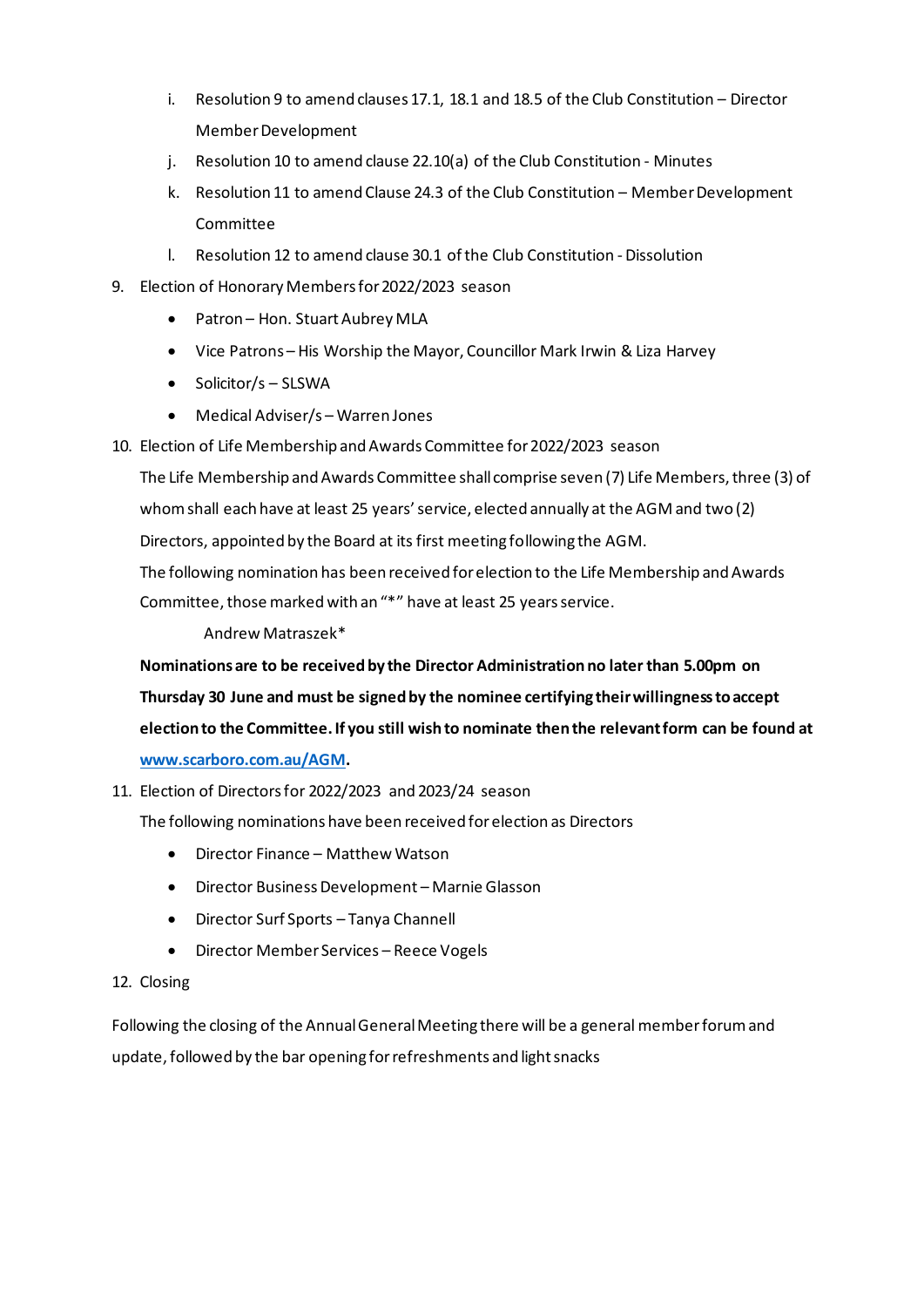# **NOTICES OF MOTION – 2022 Scarboro SLSC AGM**

#### **All Motions moved by the Board.**

Resolutions 3, 4, 6, 7 and 8 are in response to correspondence from the Department of Mines, Industry Regulation and Safety – Consumer Protection Division (DMIRS) to ensure that the Constitution contains all of the Prescribed Model Rules - Schedule 1 requirements in accordance with the Associations Incorporation Act 2015 (the Act).

Resolutions 1, 2, 10 and 12 are proposed by the Board to adopt changes to the updated SLSWA template constitution. The Board has proposed to make only those critical changes identified that reflect the current requirements of DMIRS, and intends that a more fulsome review will be undertaken in the 2022/23 Season to consider adopting the SLSWA template constitution in its entirety (with or without amendment).

All Resolutions are special resolutions and therefore require approval of 75% of the votes cast by Members present and eligible to vote.

## **Resolution 1 to amend Clause 4 of the Club Constitution – Powers of the Club**

To consider and, if thought fit, to pass as a special resolution:

*That Clause 4 of the Constitution be amended by deleting the words 'in addition to any other powers it has under the Act' and 'of a company limited by guarantee' and 'section 124 of the Corporates Act 2001 (Cth)', and adding the words 'section 14 of the Act' such that it reads:*

*'Solely for furthering the Objects, the Club has the legal capacity and powers as set out under section 14 of the Act.'*

#### **Explanation**

The proposed change reflects the updated SLSWA template constitution and the removal of the reference to the Corporations Act.

# **Resolution 2 to amend clause 6.5 of the Club Constitution – Notification of Constitutional Amendments**

To consider and, if thought fit, to pass as a special resolution:

*That the Clause 6.5 of the Constitution be amended by deleting sub-clause 6.5(b) in its entirety.*

# **Explanation**

Clause 6.5 of the Constitution requires that the Board shall notify the Director of Liquor Licensing of the passing of a Special Resolution to amend the constitution. The requirement to notify the Director of Liquor Licensing has been removed, and the proposed change reflects the updated SLSWA template constitution.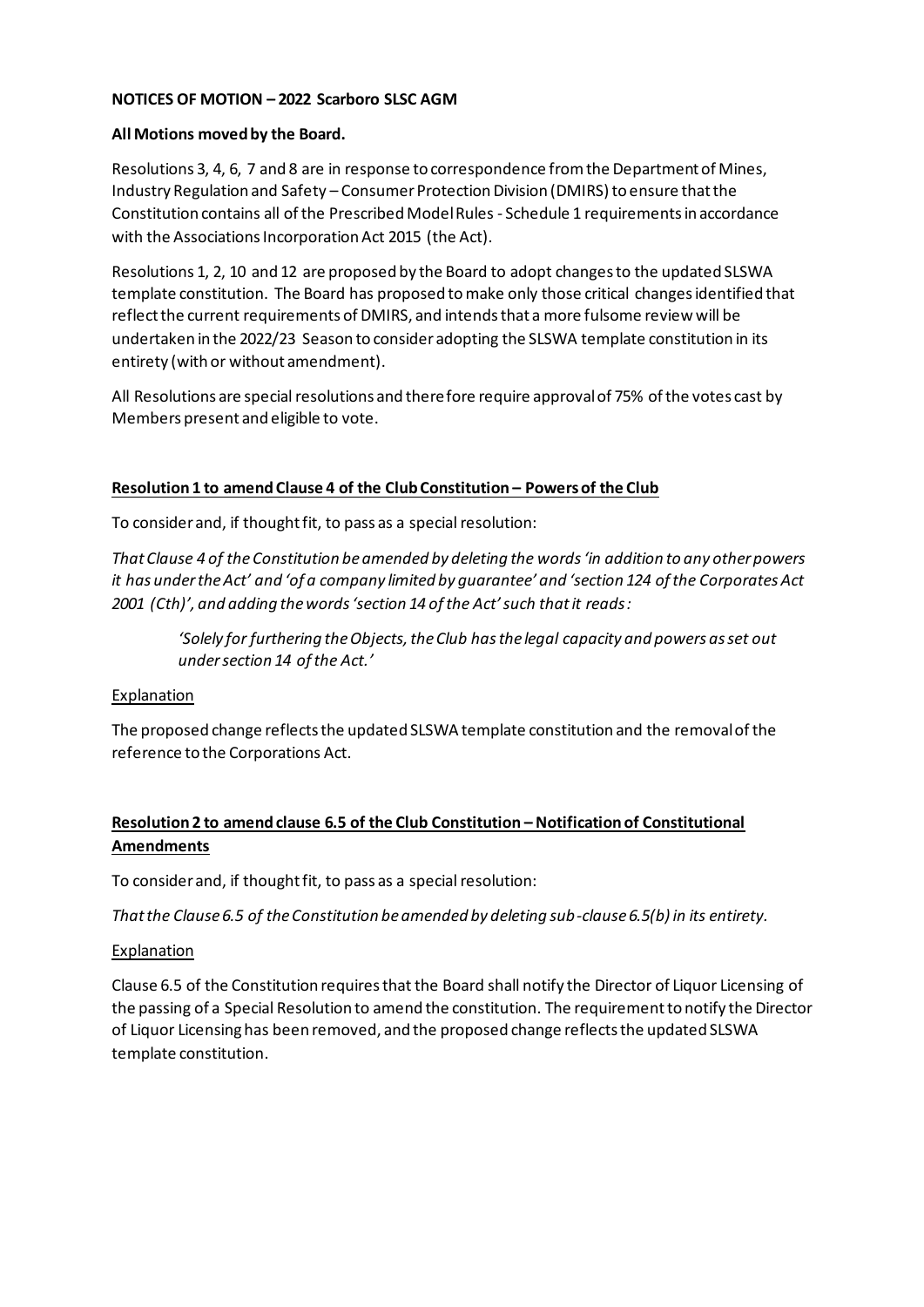# **Resolution 3 to amend clause 13(a) of the Club Constitution – Grievance Procedure**

To consider and, if thought fit, to pass as a special resolution:

*That, Clause 13(a) of the Constitution be amended by including the words '(i) between a Member and another Member, or (ii)' such that it reads:*

*'The grievance procedure set out in this clause applies to disputes relating to this Constitution (i) between a Member and another Member, or (ii) between a Member and the Club.'*

## Explanation:

The *Associations Incorporation Act 2015 (WA)* (Act) requires the rules of the Club to set out the procedure for dealing with any dispute under or relating to the rules between the Club and its members, and between its members. Clause 13 of the Constitution only provides for dealing with disputes between a Member and the Club. Accordingly, Resolution 3 seeks to amend sub-clause 13(a) to included disputes between a Member and another Member.

## **Resolution 4 to amend clause 14.1(a) of the Club Constitution – Annual General Meeting**

To consider and, if thought fit, to pass as a special resolution:

*That, clause 14.1(a) of the Constitution be amended by deleting the words 'should be held before June 30 on a dated fixed by the Board, otherwise at least once in each calendar year and at least five (5) months after the end of the Financial Year' and replacing with the words 'shall be held not later than six (6) months after the end of the Club's financial year on a date fixed by the Board'such that it reads:*

*'The Annual General Meeting of the Club shall be held not later than six (6) months after the end of the Club's financial year on a date fixed by the Board, in accordance with the Act.'*

# Explanation:

The Act requires that an incorporated association must hold its Annual General Meeting

- (a) within 6 months after the end of the association's financial year; or
- (b) within such longer period as may in a particular case be allowed by the Commissioner.

The Constitution currently provides for the AGM of the Club to be held before June 30 on a date fixed by the Board, otherwise at least once in each calendar year and at least five (5) months after the end of the Financial Year, in accordance with the Act.

Accordingly, it is proposed to delete reference to holding the meeting before June 30 and change "five" months to "six" months.

## **Resolution 5 to amend Clause 14.2(b) of the Club Constitution – Mid-Season General Meeting**

To consider and, if thought fit, to pass as a special resolution:

*That the Constitution be amended by deleting clause 14.2(b) in its entirety and sub-clause 14.2(c) becomes sub-clause 14.2(b).*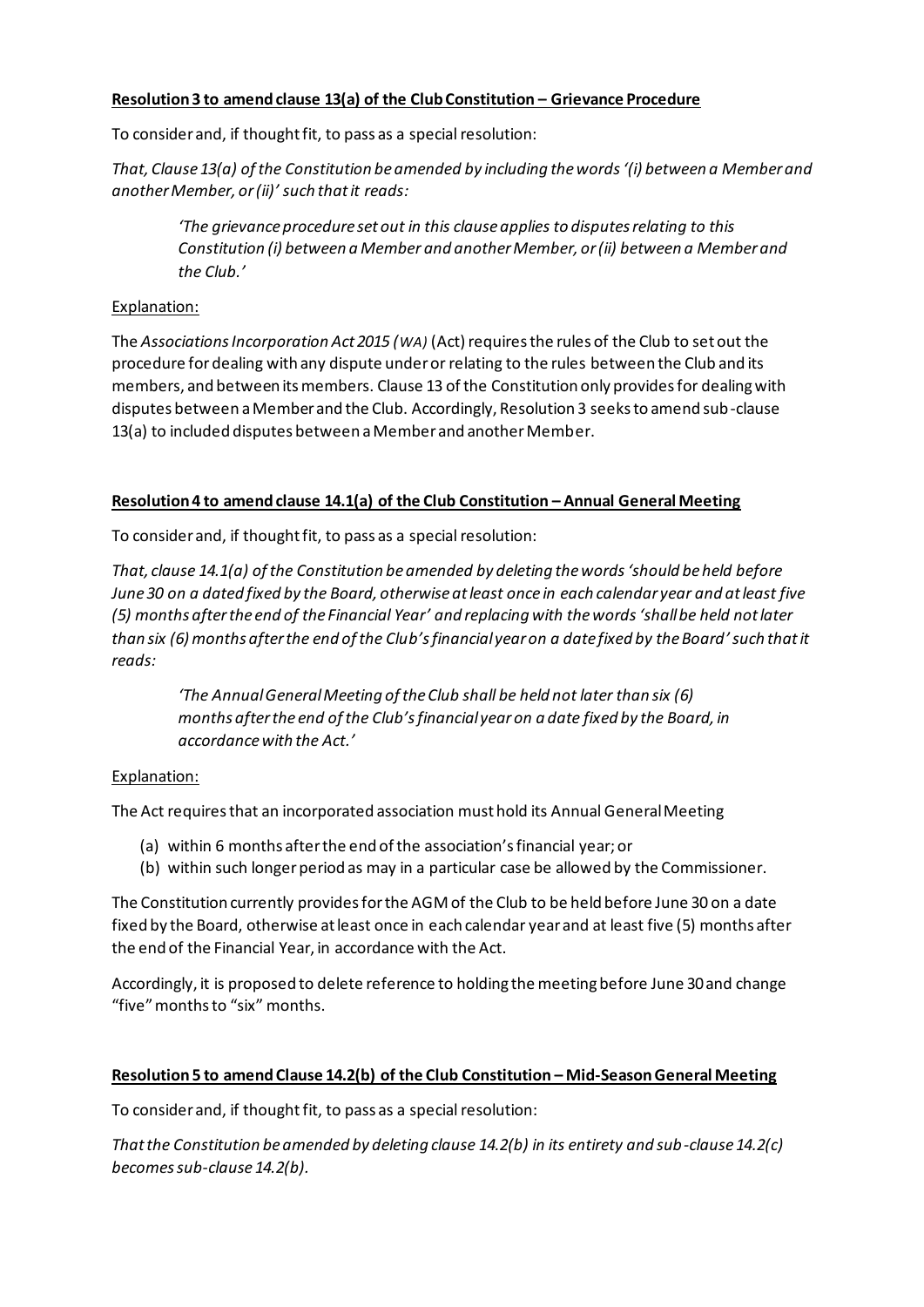# Explanation

At the 2020 AGM the Constitution was amended to include a requirement to call a mid-season General Meeting no later than 15 December each year. The amendment accepted in 2020 requires the Board to call for business and should business be received move to a General Meeting which requires a quorum of 20% of voting members to proceed.

The mid-season General Meeting called for December 2020 failed to achieve the required 20% quorum and tabled business was deferred to the 2021 Annual General Meeting.

There were no motions received for the mid-season General Meeting called for December 2021 and a Members Forum was held by the Board in its place. Attendance at the Members Forum was poor.

There are two other avenues in the Constitution to call a General Meeting if need arises:

- (a) by the Board under sub-clause 14.2(a); or
- (b) by the members under sub-clause 14.2(c).

Based on the experience in 2020 and 2021, it is proposed to remove the requirement to call a midseason General Meeting from the Constitution. Should the need arise to call a General Meeting, both members and the Board retain the right to do so under the Constitution.

# **Resolution 6 to amend clause 14.2(c) of the Club Constitution – Power to Convene a General Meeting**

To consider and, if thought fit, to pass as a special resolution:

*That current clause 14.2(c) of the Constitution be amended by deleting the words 'thirty (30) Voting Members or' and the words 'whichever is the greater number'such that it reads:*

*'The Board must, within seven (7) days of receipt of a requisition in writing, which shall clearly state the business to be conducted, from at least twenty percent (20%) of Voting Members, convene a General Meeting.'*

# Explanation:

The Act provides that only a percentage not greater than 20% of members are required to convene a general Meeting. Accordingly Resolution 6 seeks to amend sub-clause 14.2(c) to remove reference to "thirty (30) Voting Members".

#### **Resolution 7 to amend clause 14.3 of the Club Constitution – Notice of Annual General Meeting**

To consider and, if thought fit, to pass as a special resolution:

*That the Constitution be amended as follows:*

*(a) Clause 14.3(b) be amended by deleting the word 'Voting' such that it reads:*

*'At least thirty five (35) days' notice of the time and place of a General Meeting must be given to all Members. On such Notice the Board will include a request for notices of motion for consideration at the meeting, which must be received no less than twenty one (21) days prior to the meeting.'*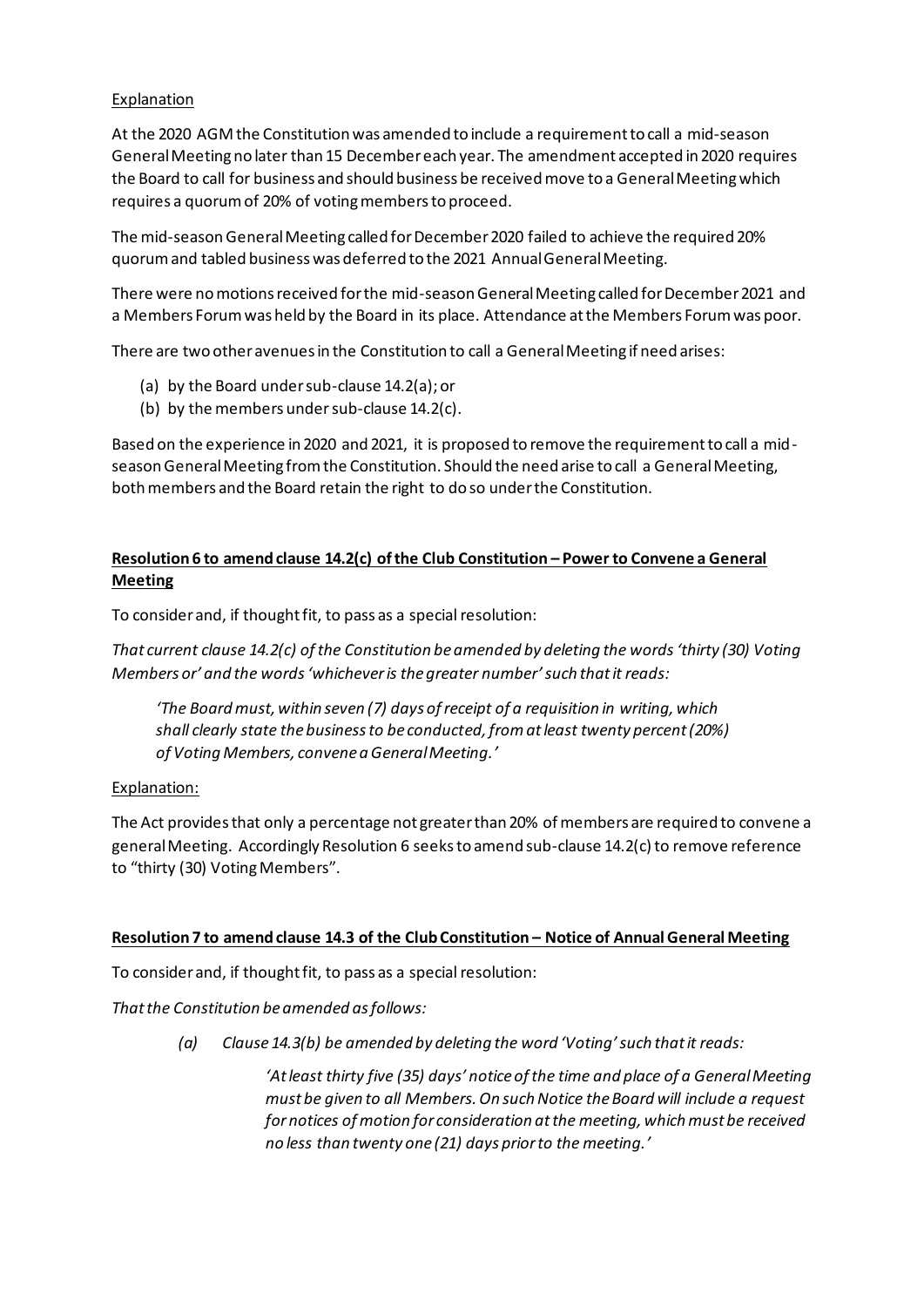*(b) Clause 14.3(c) be amended by deleting the word 'Voting' on each occasion such that it reads:*

> *'At least fourteen (14) days' prior to a General Meeting, the Board will cause to be issued to all Members an Agenda, which shall include:*

- *(i) all information required to be included in accordance with the Act;*
- *(ii) in the case of a proposed Special Resolution, the intention to propose the Special Resolution and the terms of the proposed Special Resolution;*
- *(iii) where applicable, any notice of motion received from any Member or Director; and*
- *(iv) where applicable, a list of all nominations received for positions to be elected at the relevant General Meeting.'*

## Explanation:

The Act requires that all members of an association be entitled to receive notice of and to attend any general meeting of the association. The Constitution currently provides that notice of a General Meeting must be given to Voting Members.

Accordingly, it is proposed to delete reference to 'Voting' members from sub-clauses 14.3(b) and (c).

## **Resolution 8 to amend clause 15.1 of the Club Constitution – Number for a Quorum**

To consider and, if thought fit, to pass as a special resolution:

*That, clause 15.1 of the Constitution be amended by deleting the words 'thirty (30) Voting Members or' and the words 'whichever is the greater number'such that it reads:*

*'The number of Voting Members who must be present and eligible to vote for a quorum to exist at a General Meeting is twenty percent (20%) of Voting Members.'*

#### Explanation:

Clause 15.1 currently provides for a quorum which is 'thirty (30) Voting Members or, twenty percent (20%) of Voting Members, whichever is the greater number'. Resolution 8seeks to amend subclause 15.1 to ensure consistency with sub-clause 14.2(c) by deleting reference to 'thirty (30) Voting Members'.

# **Resolution 9 to amend clauses 17.1, 18.1 and 18.5 of the Club Constitution – Director Member Development**

To consider and, if thought fit, to pass as a special resolution:

*That the Constitution be amended to formalise the position of Director Member Development as an Elected Director as follows:*

*(a) Clause 17.1(a) be amended by deleting 'Seven (7)' and replacing it with 'Eight (8)' such that it reads:*

*'eight(8) Elected Directors all of whom will be elected under clause 18.4'*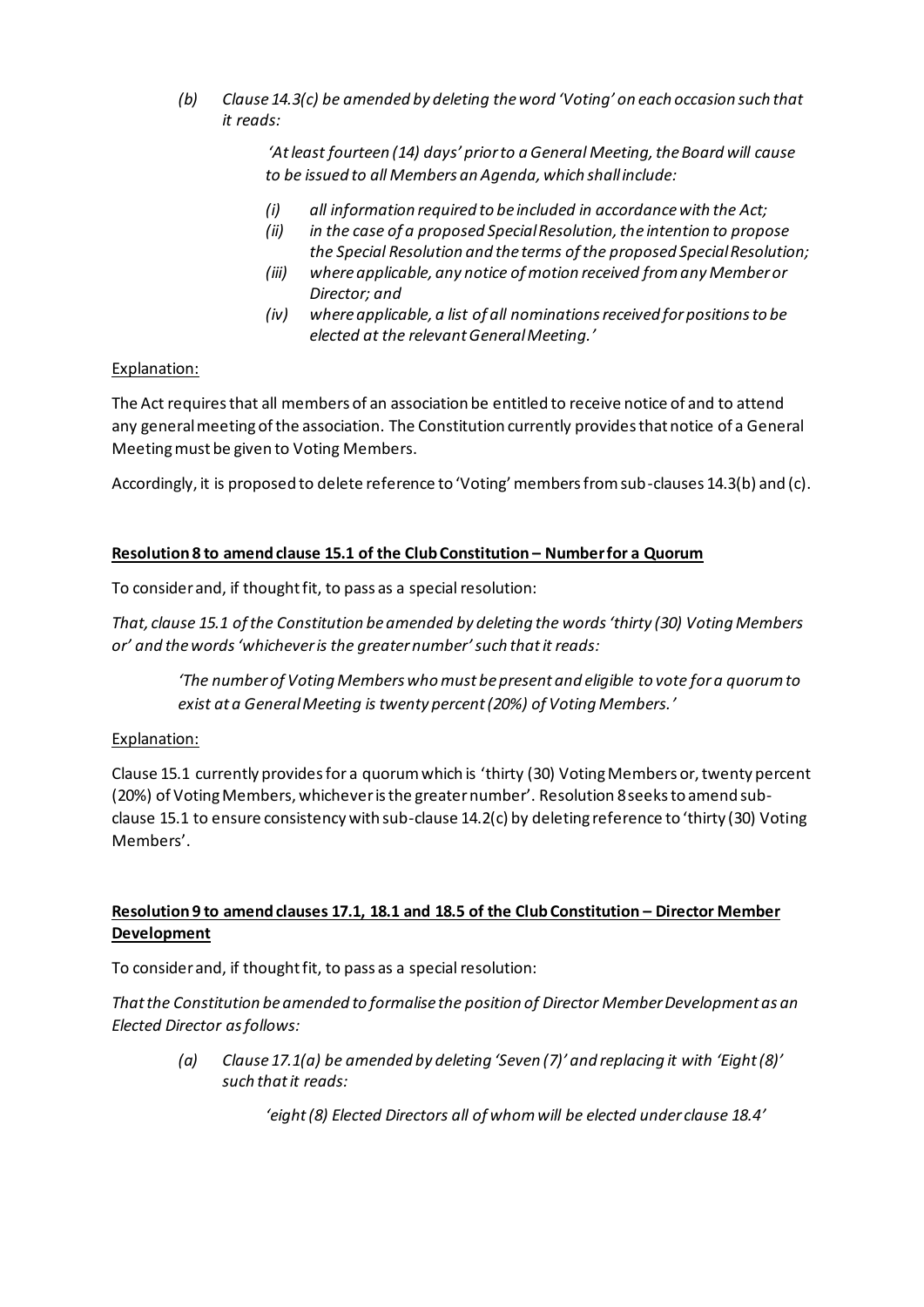*(b) Clause 18.1 be amended by deleting 'Seven (7)' and replacing it with 'Eight (8)' such that it reads:*

*'The eight (8) Elected Directors of the Club shall be:'*

*(c) Clause 18.1(a) be amended by adding 'Director Member Development' such that it reads:*

> *'President, Director Administration, Director Business Development, Director Finance, Director Beach Operations, Director Surf Sports, Director Member Services, Director Member Development'*

*(d) Clause 18.5(b)(i) be amended by adding 'Director Member Development' such that it reads:*

> *'at the first AGM following adoption of clause 18.5(a), President, Director Administration, Director Beach Operations and Director Member Development shall retire at the first AGM after their election.'*

# Explanation

Following a resolution at the 2021 Annual General Meeting, Graham Jones was appointed as Director Club Development for a trial period of one year.

The Director Club Development oversaw Nipper and Youth Activities for the 2021/22 season. The Board believes that the trial was a success and proposes to formalise the position in the Constitution as an elected Director with the title 'Director Member Development', thus increasing the Board from seven (7) to eight (8) elected directors.

If successful, the position will be eligible for nomination and election at the 2023 AGM, with the Board again filling the position for 2022-23 from one of the two current appointed directorships.

# **Resolution 10 to amend clause 22.10(a) ofthe Club Constitution - Minutes**

To consider and, if thought fit, to pass as a special resolution:

*That Clause 22.10(a) of the Constitution be amended by deleting the words 'and the Corporations Act 2001 (Cth)' such that it reads:*

*'The Board must cause minutes of meetings to be made and kept according to the Act.'*

#### **Explanation**

The proposed change removes reference to the Corporations Act which is no longer relevant.

#### **Resolution 11 to amend Clause 24.3 of the Club Constitution – Member Development Committee**

To consider and, if thought fit, to pass as a special resolution:

*That the Constitution be amended as follows:*

*(a) Clause 24.3(c) be amended by deleting 'Junior Activities' and replacing it with 'Member Development' such that it reads:*

*'Member Development Committee'*